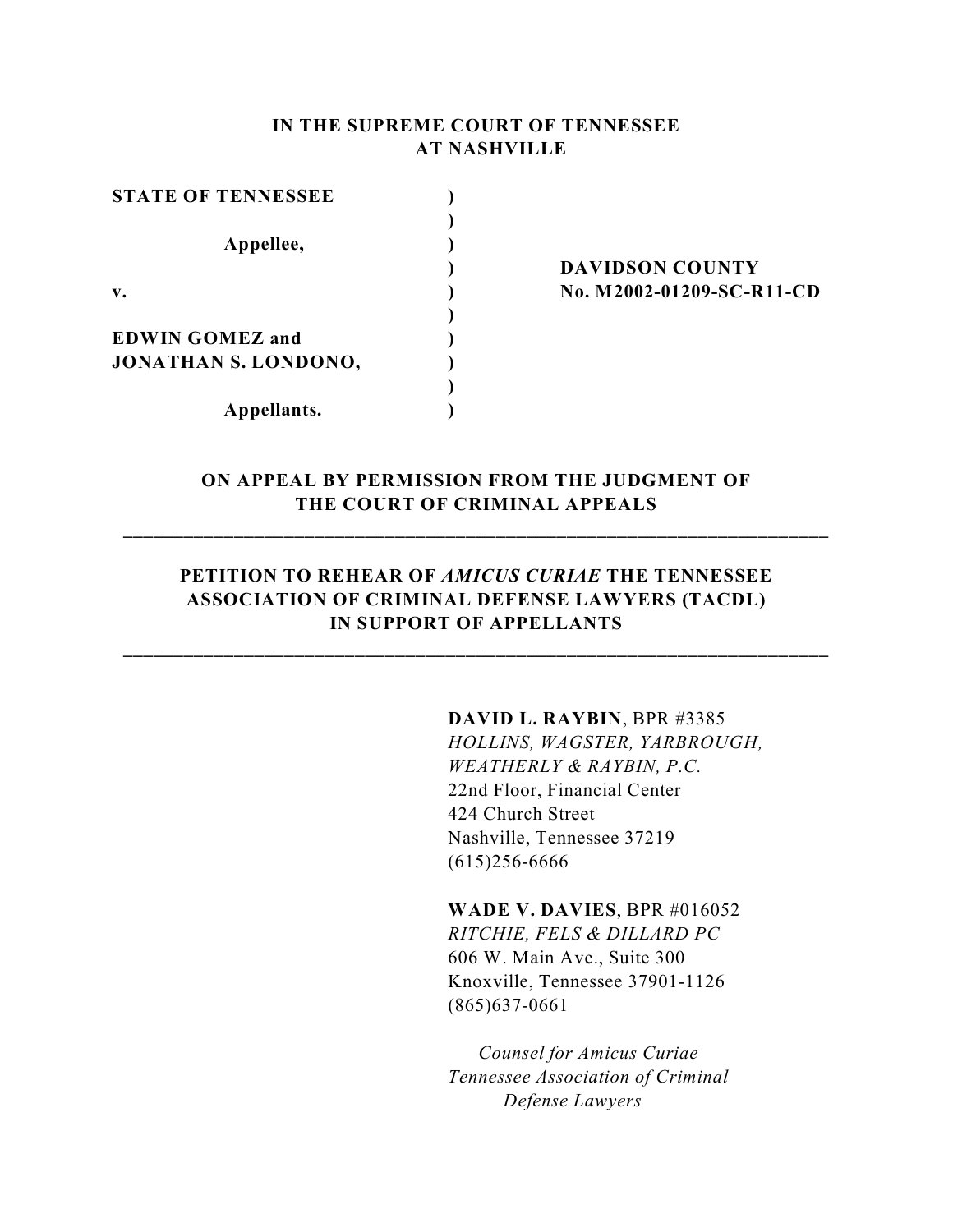#### **PETITION TO REHEAR**

For the following reasons this Court should reconsider the Sixth Amendment *Blakely* issue and the companion procedural waiver issue because of material and fundamental misapprehensions of law. In summary, *Booker* does not trump *Blakely* to the extent that a Tennessee judge may apply the non-prior-conviction-related enhancements to the mandatory presumptive sentence. Whether the Tennessee sentencing enhancement factors are construed to be mandatory or discretionary makes absolutely no difference to the Sixth Amendment issue since it is the *possibility* of a judicially imposed sentence above the mandatory minimum which triggers both *Blakely* and *Booker*. There is no waiver of the Sixth Amendment claims. "Plain error" is unnecessary to review enhancement factor defects on direct appeal under Tennessee law. For the same reason it is unnecessary to determine if *Blakely* is a "new rule."

#### **A.**

With respect to waiver of the Sixth Amendment arguments, this Court held that under Tennessee procedure the sentencing claims could only be reviewed for plain error because the "defendants did not raise this constitutional challenge at their April 4, 2002, sentencing hearing or in their motions for new trial, nor did they raise it in the Court of Criminal Appeals." Thus, this Court implicitly held that had the Sixth Amendment question been raised at any one of these three points the issue would have been preserved and the merits of the Sixth Amendment controversy ripe for review.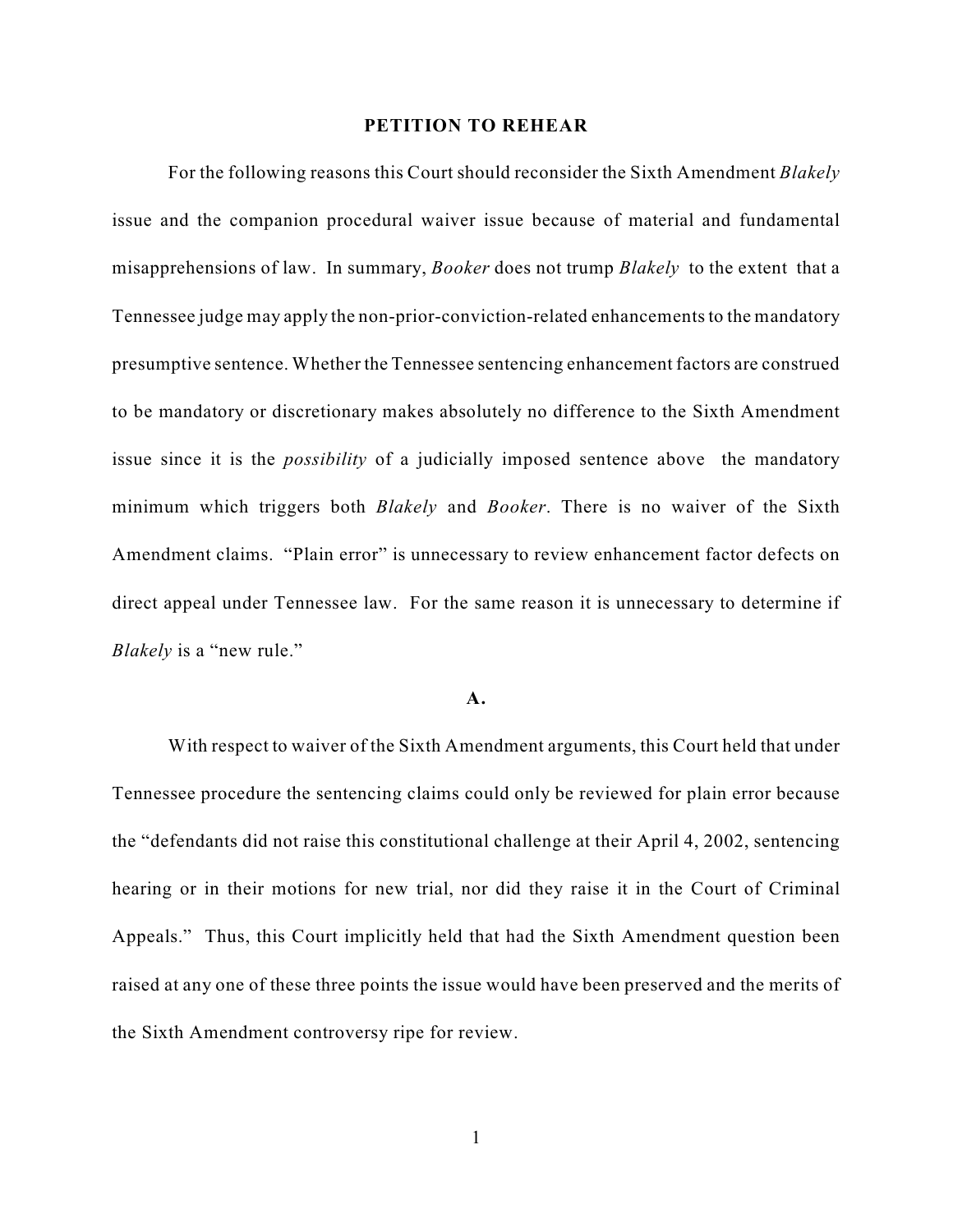It is not at all clear why this Court held that the Court of Criminal Appeals is the point of "final issue preservation" as a matter of state law. Why does not a failure to object to a "sentencing question" at the sentencing hearing itself permit review of enhancement factors only by "plain error" in the Court of Criminal Appeals? A review of Tennessee law establishes that neither this Court nor the Court of Criminal Appeals have ever imposed waiver barriers to enhancement factor sentencing issues litigated in either court, notwithstanding lack of an "objection" at the trial court level.

 "Sentencing appeals" dictate an inquiry as to the type of question at issue. The issue in this Court is not whether the sentence is illegal nor is it even whether the sentence violates the Sixth Amendment. The precise question is whether the several enhancement factors – apart from those resting on prior convictions – may be used to enhance the defendants' sentences above the statutory presumptive minimum. That the sentencing defect claims here rest on constitutional rather than statutory grounds are not relevant to the fact that this Court may reach the merits without "plain error" or a trial court level objection.

A trial objection may be necessary for routine evidentiary propositions such as hearsay. For example, in *State v. Pugh*, 713 S.W.2d 682 (Tenn. Crim. App. 1986), the trial judge was entitled to consider evidence which was included in the presentence report where the presentence report was introduced without objection.

The Sixth Amendment questions here do not depend upon the introduction of testimony or the objection to a specific piece of evidence at trial or at the sentencing hearing. Rather, the Sixth Amendment question deals *only* with whether certain enhancement factors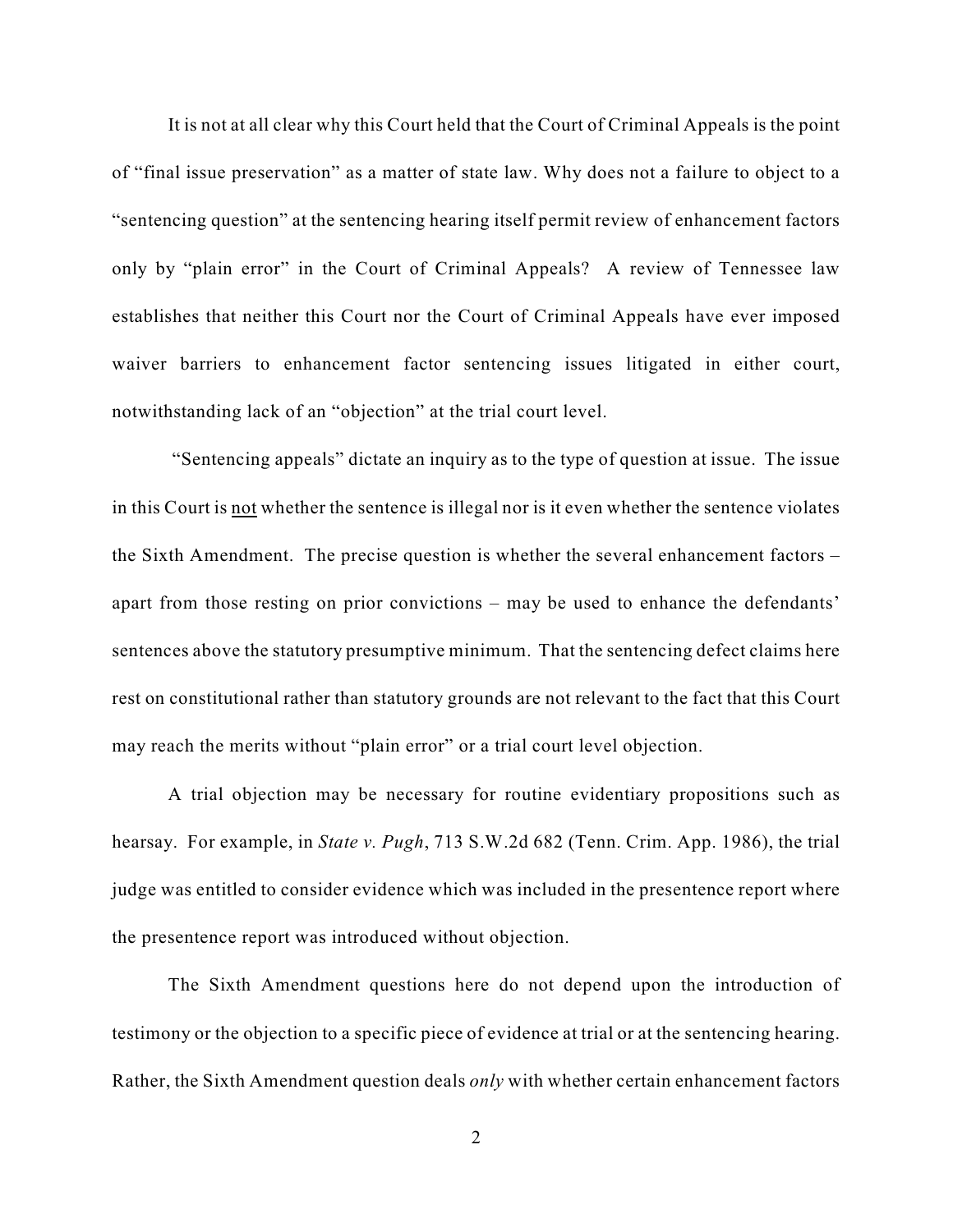could or could not be utilized against these two defendants. Tennessee has never imposed a waiver rule on the litigation of enhancement factors in an appellate court. In other words, until this case, no Tennessee court has denied appellate review of enhancement factors because of some failure to "object" at the trial level.

Distinguishable are cases which involve sentencing questions where some event must have occurred prior to the jury trial itself. For example, in *State v. Stephenson*, 752 S.W.2d 80 (Tenn, 1988), this Court was concerned about pretrial notice of prior convictions used to enhance the sentence into a higher range. The Court held that if the defendant does not seek a continuance following a delayed notice, "any objection to the delayed notice . . . ordinarily should be deemed to have been waived."

Unlike the mandatory pretrial notice of prior convictions used to enhance a sentence into a higher range, there is no requirement of notice of enhancement factors used to enhance a sentence within the range. Compare Tenn. Code Ann.  $\S$  40-35-202(a) with subsection (b) noting that enhancement factor notice is only required where the judge orders notice. Given that notice of enhancement factors is not mandatory there is no waiver imposed for failing to object to the utilization of enhancement factors. Indeed this Court has held that enhancement factors which were not relied upon by the trial court might be considered by an appellate court in conducting *de novo* review. See *State v. Pearson*, 858 S.W.2d 879 (Tenn., 1993) which held that an appellate court is authorized to consider any statutory enhancement factors supported by the record. See also, *State v. Adams*, 864 S.W.2d 31 (Tenn., 1993).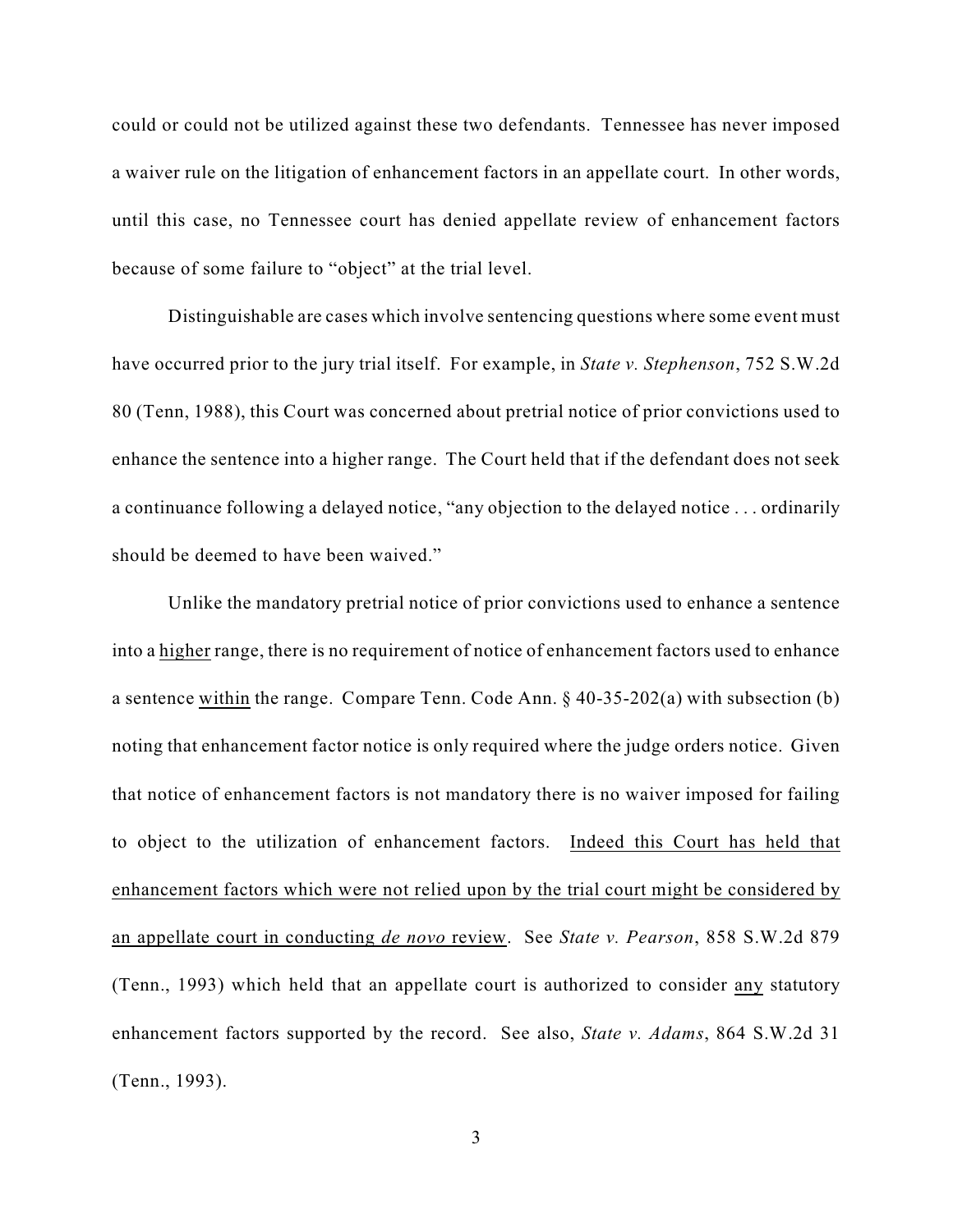Given that, under Tennessee law, all of the enhancement factors are still "in play" at any time on direct appeal leads to the inescapable conclusion that a party can object to the utilization of enhancement factors at any time on direct appeal. This Court can certainly consider enhancement factors not considered by the trial court or the Court of Criminal Appeals in adjudicating an appropriate sentence. This is so because "we must review the length, range or manner of service of a sentence *de novo* with a presumption that the determinations made by the trial court were correct." *State v. Imfield*, 70 S.W.3d 698 (Tenn., 2002). As noted, even this Court is authorized to consider any enhancement as part of *de novo* review. *State v. Pearson, supra*.

At bottom, the Sixth Amendment issue depends on whether a trial court may constitutionally utilize enhancement factors to increase the length of a defendant's sentence. This is no different than whether an enhancement factor is properly supported by the record, is already utilized as an element of the crime, or where there is some other problem with the enhancement factor in that particular case. As noted, enhancement factors may be contested at any time on direct appeal and, indeed, may be advanced by the state for the first on appeal or even by the appellate court itself because of *de novo* review. How then can an enhancement factor be "raised" for the first time on appeal by an appellate court itself but be immune to the defendants' "belated" complaint that the enhancement factor violates the constitution?

"Plain error" can be noticed even though not raised in the motion for new trial or assigned as error on appeal. Rule 52(b) Tenn. R. Crim. P. Sentencing issues are never raised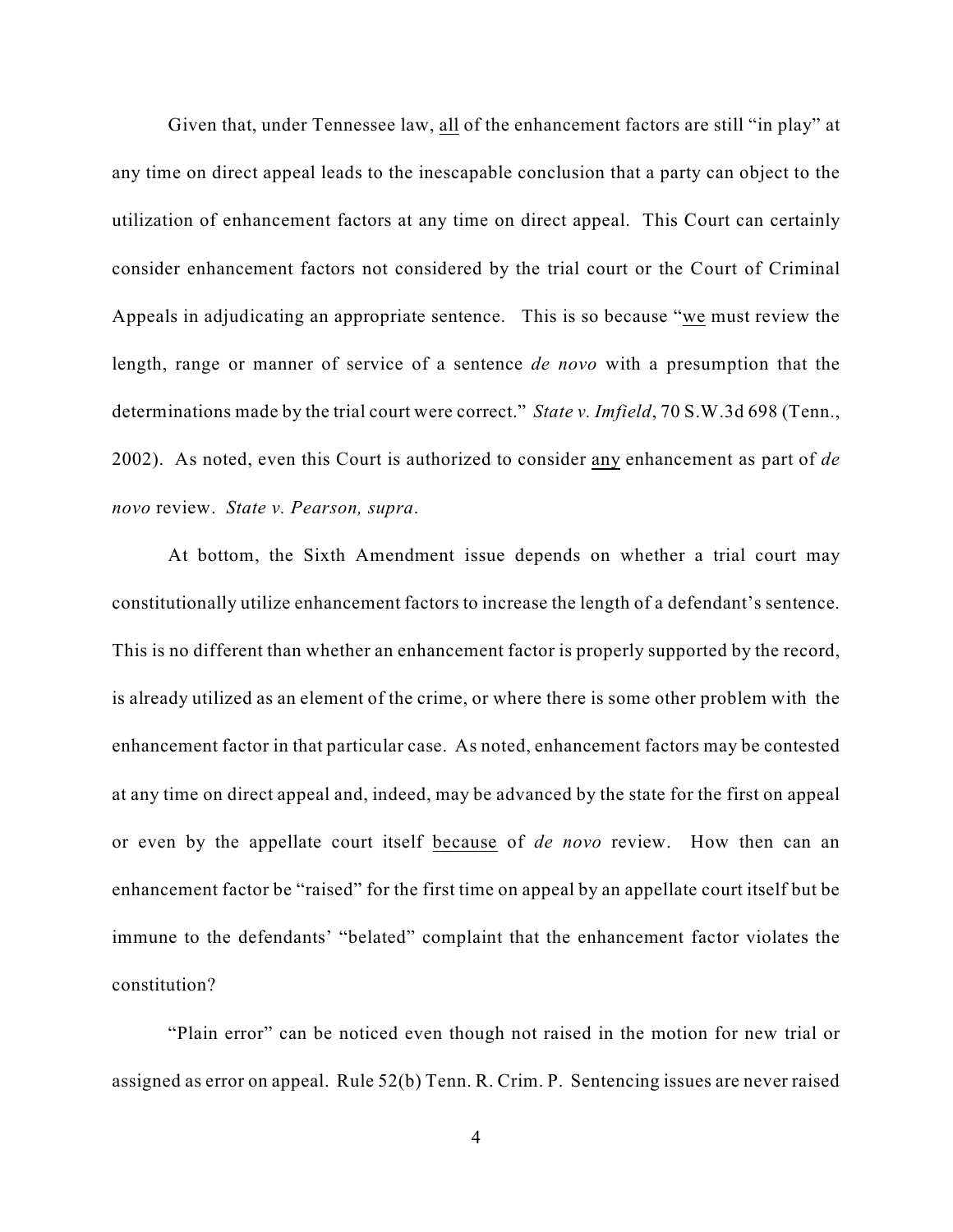in a motion for new trial for obvious reasons and the Sixth Amendment claim was "assigned" as error in this Court.

 "Plain error" rules are simply unnecessary to review the Sixth Amendment claims here. Appellate courts in Tennessee have routinely reviewed the application of enhancement factors given that (1) there is no requirement of pretrial notice, (2) lawyers do not object to rulings by judges when they explain the factors used to justify a sentence at the end of the hearing, (3) there are no motions for new trials for sentencing questions, and (4) appellate review is *de novo* which permits consideration of previously unaddressed enhancement factors at the behest of the State or by the appellate court itself.

It is also unnecessary to determine if *Blakely* is a "new rule" or not. *Blakely* is clearly the law today. The appeals of these defendants are here today on direct appeal. The enhancement factors have been "in play" from the beginning of the sentencing hearing, through the Court of Criminal Appeals, and in this Court *once* it accepted review of the entire case including the sentencing issues.

In *Gomez* this Court imposed an unprecedented state procedural waiver barrier to the merits of the Sixth Amendment claim as it relates to the utilization of the enhancement factors. At any time on direct appeal the enhancement factors could have been modified, eliminated or increased in number by the State or this Court itself. The enhancement factors could also be assailed by the defense on any statutory or constitutional grounds on direct appeal; they were, and thus there is no waiver here.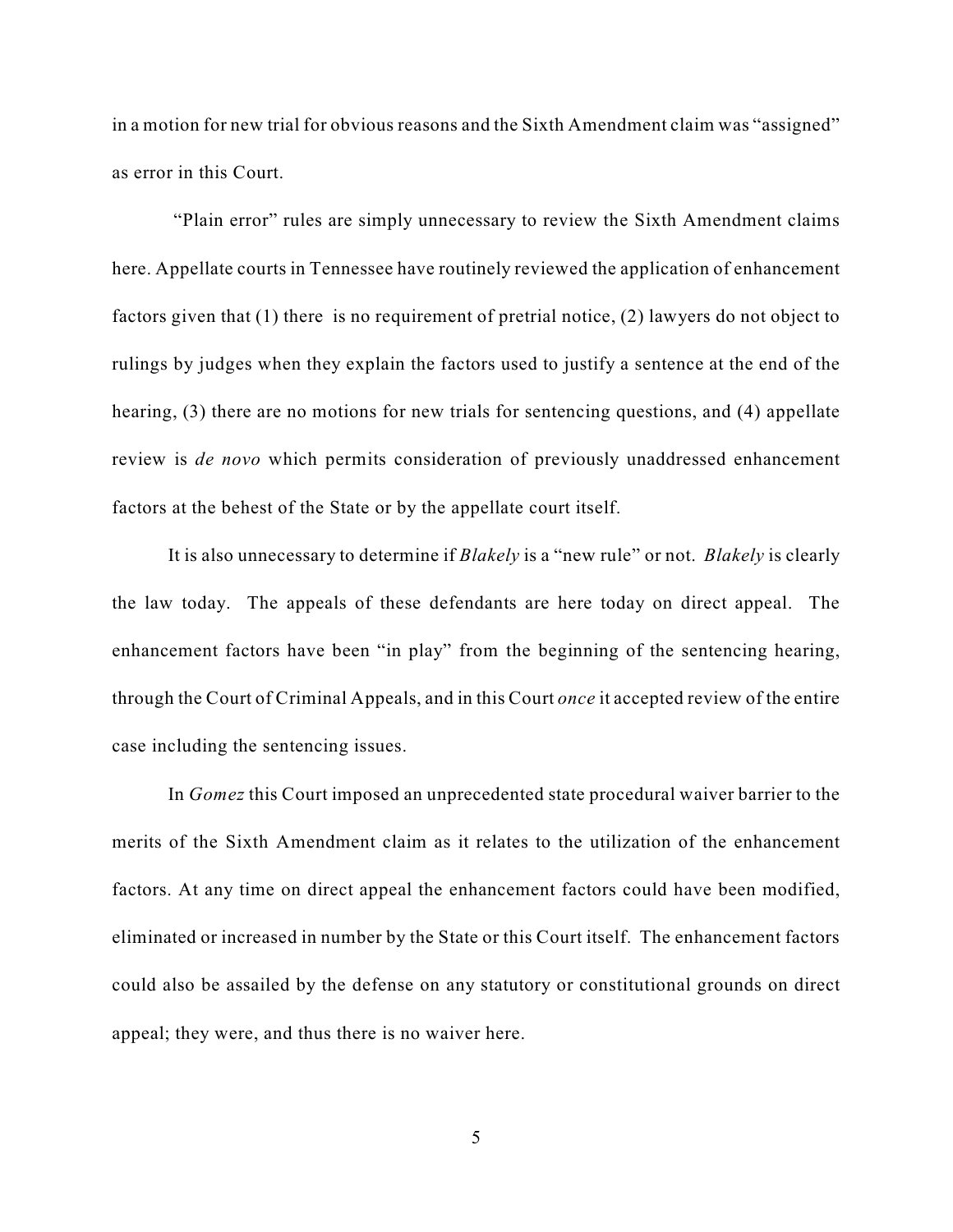As to the merits of the Sixth Amendment issue, *Gomez* was wrongly decided. Apparently this Court was of the view that **only** a *mandatory* presumptive sentence coupled **with** a *mandatory* enhancement scheme violates the Sixth Amendment. The majority ruling in *Gomez* can be reduced to three points: (1) **Tennessee has a** *mandatory* **presumptive** sentence,  $(2)$  our sentencing enhancements are *not mandatory*,  $(3)$  *thus*, the entire **scheme passes constitutional muster.**  3

As to the first point, there is and can be no dispute by any party that Tennessee has a mandatory presumptive sentence. This is a construction exclusively within the purview of this Court. As to the second point, there is and can be no dispute by any party that the Tennessee enhancement provisions are effectively discretionary when considering our statutory scheme as a whole. This is a construction exclusively within the purview of this Court. The Tennessee Association of Criminal Defense Lawyers agrees that these two interpretations of the majority are sound and are supported by legislative history and ample judicial precedent.

<sup>&</sup>lt;sup>1</sup> This Court held that "when no enhancement or mitigating factors are found, section 40-35-210(c) mandates imposition of the presumptive sentence."

<sup>&</sup>lt;sup>2</sup> The majority in *Gomez* repeatedly emphasized that our sentencing statutes do "not mandate an increased sentence upon a judge's finding of an enhancement factor."

 $3$  This Court concluded that the Tennessee statute is constitutional because it "sets out broad sentencing principles, enhancement and mitigating factors, and a presumptive sentence, all of which serve to guide trial judges in exercising their discretion to select an appropriate sentence within the range set by the Legislature."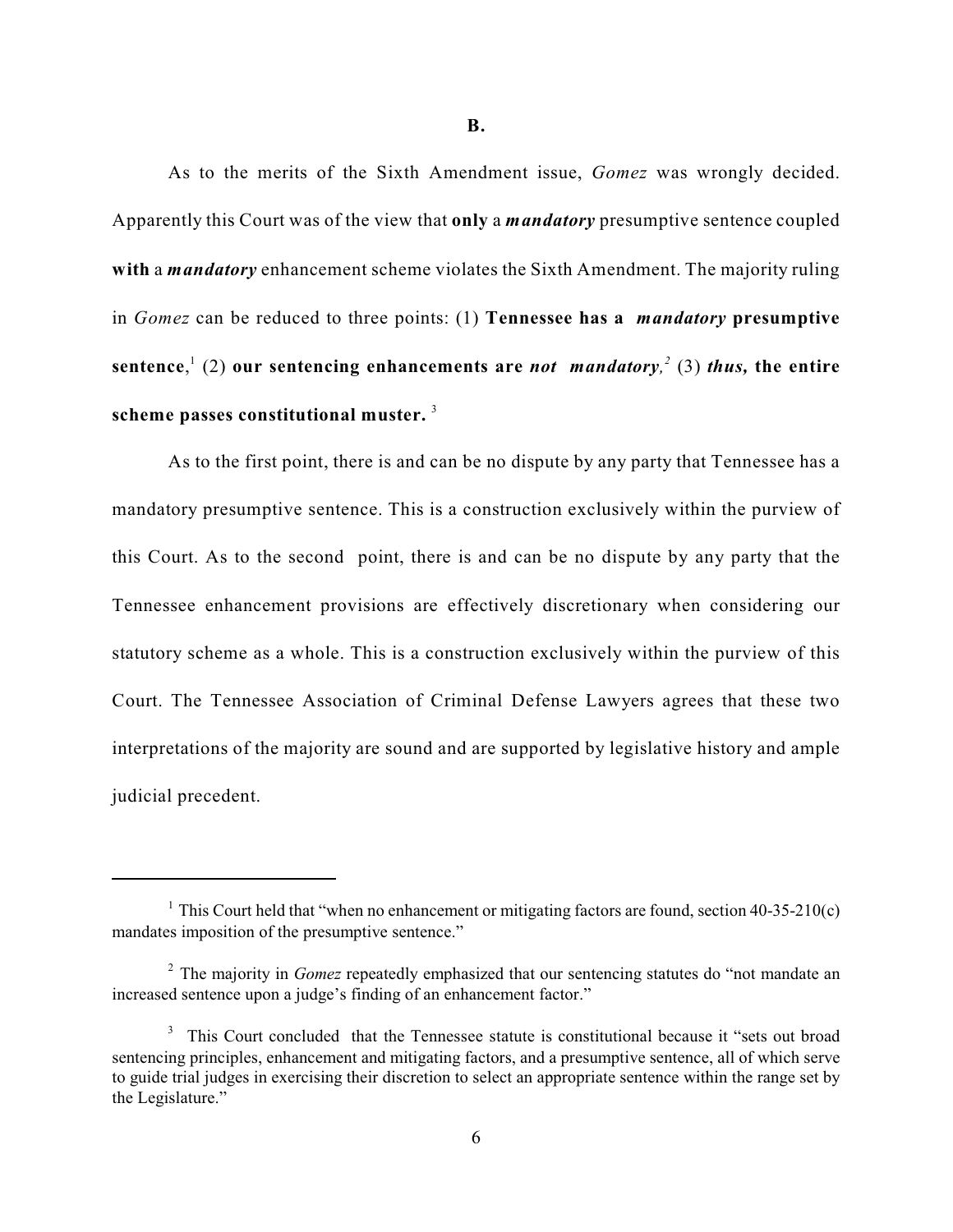The Tennessee Association of Criminal Defense Lawyers assert that the first two points do not lead inevitably to the conclusion that Tennessee sentencing laws are constitutional. Our sentencing scheme violates the Sixth Amendment since it is the *possibility* of a judicially imposed sentence, above the mandatory, presumptive minimum, which triggers both *Blakely* and *Booker*. The fallacy in *Gomez* is that it makes absolutely no difference if the judicially imposed enhancements are mandatory or discretionary. No state or federal court has upheld a sentencing scheme, even where the enhancements were discretionary, once it was concluded that the statutory scheme included a mandatory presumptive sentence or base point which prohibits a judicially determined increase absent additional fact-finding.

 An increased sentence was not mandated by the Washington guidelines at issue in *Blakely*<sup>4</sup>. Indeed, the constitutional relevance of merely exposing a defendant to a greater punishment based on a judicial fact-finding, but still leaving it to the judge's discretion whether to impose the heightened punishment was discussed in *Blakely* itself. Footnote 8 of the majority opinion in *Blakely* says quite clearly that it is immaterial for Sixth Amendment purposes "whether the judicially determined facts require a sentence enhancement or merely allow it."

*Blakely* concerns the idea of a defendant being entitled to a particular minimum sentence unless certain specific findings of fact are made. It is that concept of "entitlement"

<sup>&</sup>lt;sup>4</sup> The petitioner's reply brief *Blakely* should lay to rest any misconceptions on Washington law: http://www.abanet.org/publiced/preview/briefs/pdfs\_03/1632PetReply.pdf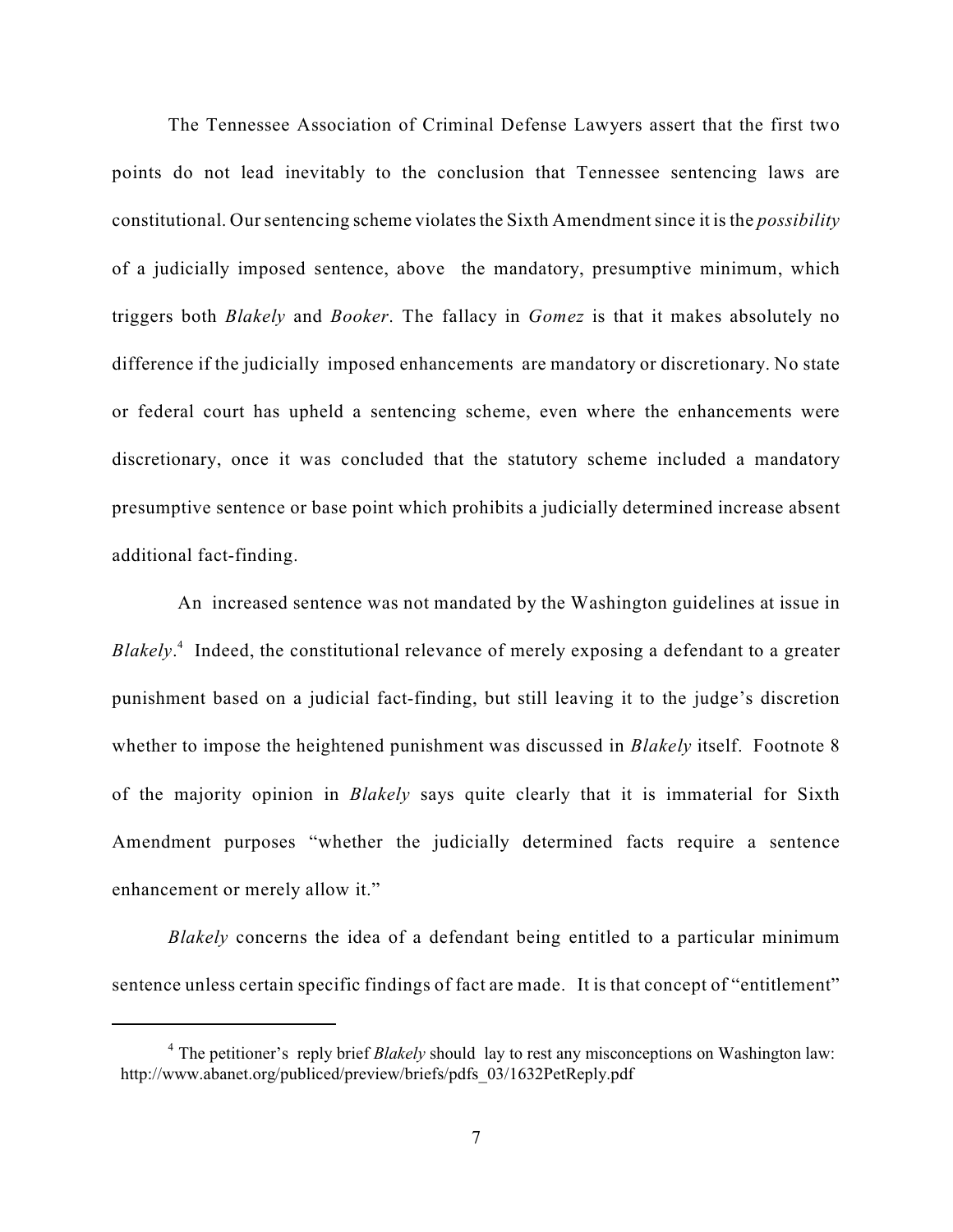which dictates an inquiry as to whether the statutory scheme creates an entitlement to a specific minimum sentence in the absence of additional fact-finding. *Blakely*, 124 S.Ct. at 2540. In Tennessee a defendant is entitled, as a matter of law, to a sentence at the presumptive, statutory minimum for all but Class A felonies (and then at the mid-range) when he or she begins the sentencing hearing.

In the absence of proof of enhancement factors at the end of the hearing, the defendant isstill entitled to the presumptive sentence. The dissent in *Gomez* addressed this presumptive sentence doctrine at great length. The majority concurred on this critical point:

The dissent, the defendant, and the State point out that when no enhancement or mitigating factors are found, section 40-35-210(c) mandates imposition of the presumptive sentence. Although we do not disagree with this proposition, we also do not view it as dispositive of the constitutional issue. Unlike the "standard range" statute in *Blakely*, section -210(c) does not lower the ceiling for felony sentences, nor is it like the statute in *Apprendi* which exposed the defendant to a punishment greater than that otherwise legally prescribed. Section -210(c) operates solely to limit the sentencing court's discretion in selecting a penalty within the available range by mandating imposition of the presumptive sentence when there "are no enhancement or mitigating factors." Tenn. Code Ann.  $\S$  40-35-210(c) (2003). The dissent contends that section -210(c) "fixes a determinate point, not a range and the trial judge has no discretion to deviate from this determinate point unless he or she makes additional findings that enhancement factors are present." The dissent's observation about how the statute functions is accurate. However, the dissent misinterprets the constitutional relevance of this observation [in light of *Booker*].

*Booker* does not salvage our Tennessee sentencing provisions. *Booker* found unconstitutional the mandatory portion of the federal statute. Sheared of the mandatory language, the entire federal sentencing system then became advisory. The only remaining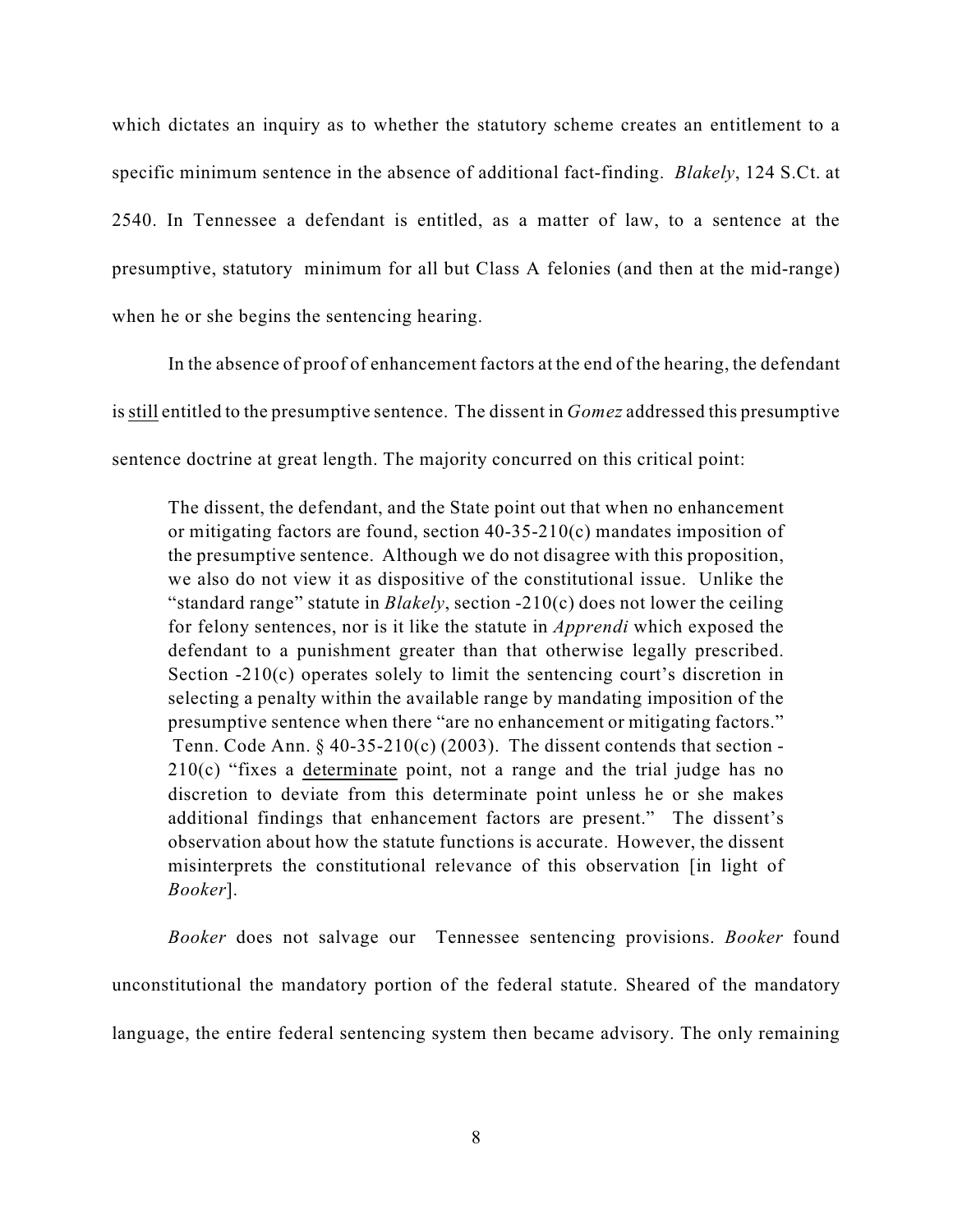"entitlement" was that the federal judge consider all the factors but sentencing within statutory ranges was now discretionary and all the federal guidelines became advisory.

The current Tennessee guidelines are not *totally* "advisory" given this Court's correct interpretation of Tennessee law that the current "presumptive sentence" provision "operates solely to limit the sentencing court's discretion in selecting a penalty within the available range by *mandating* imposition of the presumptive sentence when there 'are no enhancement or mitigating factors.'" With the utmost respect, a finding that the Tennessee statute "fixes a [mandatory,] determinate point, not a range and the trial judge has no discretion to deviate from this determinate point unless he or she makes additional findings that enhancement factors are present" *ends* the inquiry. It matters not that the Tennessee enhancement factors are less rigid than the federal "point system" or that the Tennessee judge has the discretion to impose the minimum notwithstanding the enhancement factors. The Tennessee defendant has an entitlement to the statutory presumptive sentence and the Sixth Amendment *prohibits* enhancement factors from increasing the sentence unless found by a jury.

*Booker* did not attempt to distinguish any of the Court's prior cases on the basis of how "mandatory" the enhancements might have been. Indeed, the statutes which were found to be in violation of the Sixth Amendment in *Jones v. United States*, 526 U.S. 227 (1999), *Apprendi v. New Jersey*, 530 U.S. 466 (2000), and in *Ring v. Arizona*, 536 U.S. 584 (2002), all contained non-mandatory enhancements. It is imperative that one be aware of this critical fact when reading the following passage of Justice Steven's majority opinion in *Booker* which discusses *Blakely*: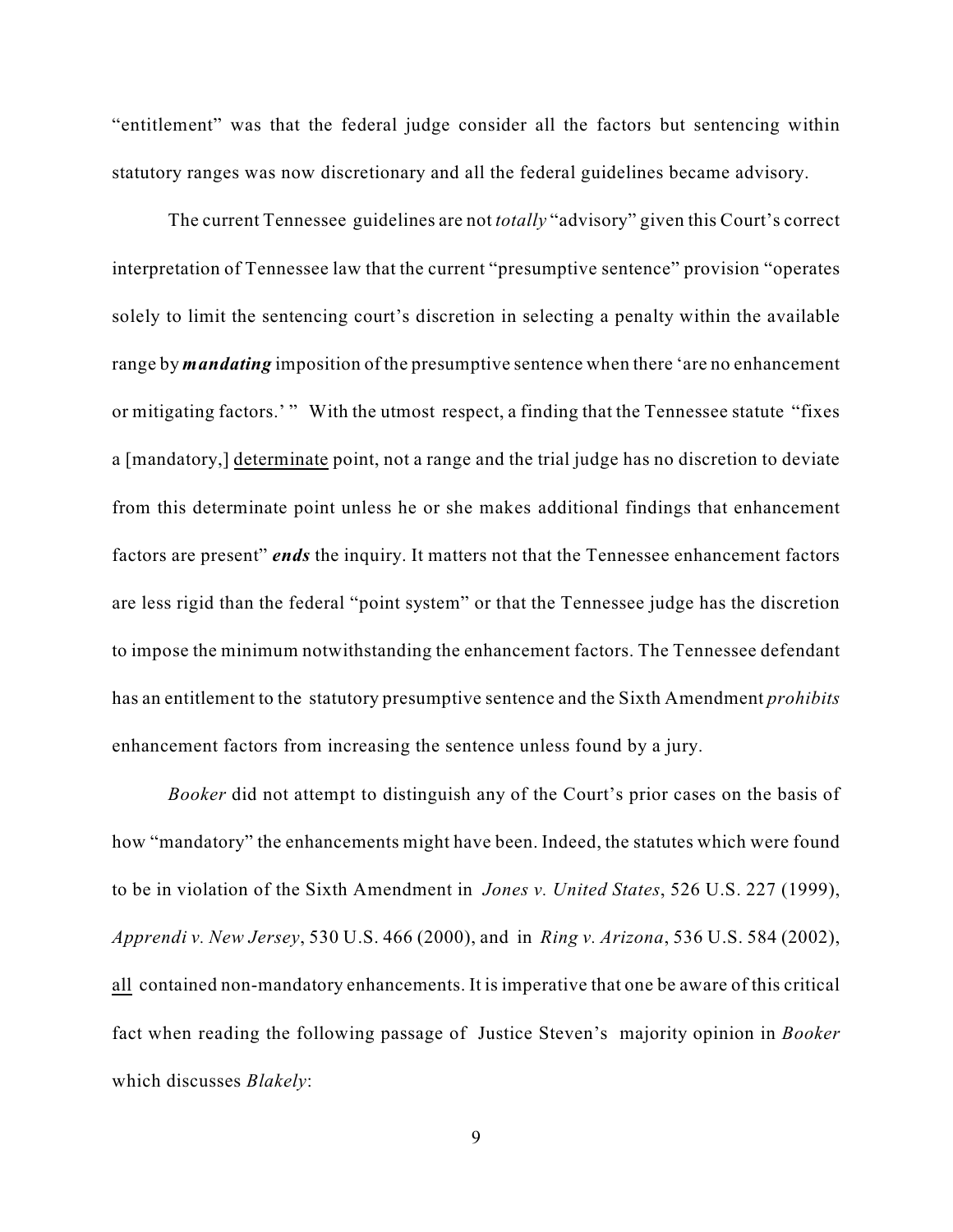For reasons explained in *Jones*, *Apprendi*, and *Ring*, the requirements of the Sixth Amendment were clear [in *Blakely*]. The application of Washington's sentencing scheme violated the defendant's right to have the jury find the existence of " 'any particular fact' " that the law makes essential to his punishment. 542 U.S., at \_\_\_ (slip op., at 5). That right is implicated whenever a judge seeks to impose a sentence that is not solely based on "facts reflected in the jury verdict or admitted by the defendant." Id., at (slip op., at 7) (emphasis deleted). We rejected the State's argument that the jury verdict was sufficient to authorize a sentence within the general 10-year sentence for Class B felonies, noting that under Washington law, the judge was required to find additional facts in order to impose the greater 90-month sentence. Our precedents, we explained, make clear "that the 'statutory maximum' for *Apprendi* purposes is the maximum sentence a judge may impose solely on the basis of the facts reflected in the jury verdict or admitted by the defendant." Ibid. (slip op., at 7) (emphasis in original). The determination that the defendant acted with deliberate cruelty, like the determination in *Apprendi* that the defendant acted with racial malice, increased the sentence that the defendant could have otherwise received. Since this fact was found by a judge using a preponderance of the evidence standard, the sentence violated Blakely's Sixth Amendment rights.

As the dissenting opinions in *Blakely* recognized, there is no distinction of constitutional significance between the Federal Sentencing Guidelines and the Washington procedures at issue in that case. See, e.g.,  $542$  U.S., at (opinion of O'Connor, J.) (slip op., at 12) ("The structure of the Federal Guidelines likewise does not, as the Government half-heartedly suggests, provide any grounds for distinction. … If anything, the structural differences that do exist make the Federal Guidelines more vulnerable to attack"). This conclusion rests on the premise, common to both systems, that the relevant sentencing rules are mandatory and impose binding requirements on all sentencing judges.

It is probable that the final sentence in this passage is what led this Court to conclude

that *all* provisions of the current Tennessee sentencing law must be mandatory to run afoul of the Sixth Amendment. To suggest as this Court did that " all nine justices agreed in *Booker* that the relevant constitutional inquiry is not whether a judge exercises sentencing discretion by finding facts, but rather whether the judge's finding of a fact mandates an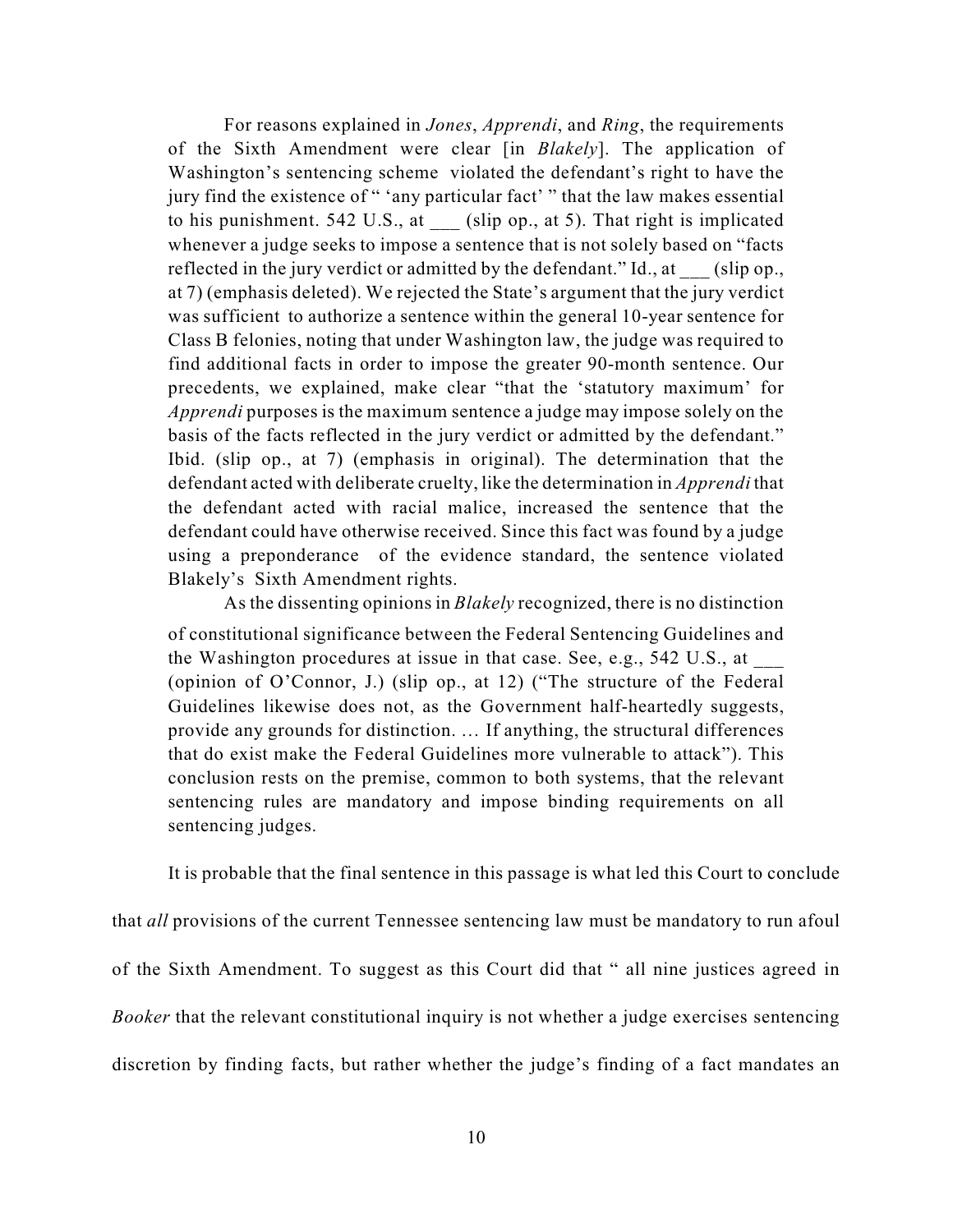increased sentence" is an incorrect reading of *Booker*, and of the cases that the *Booker* Court applied to the federal sentencing guidelines – *Blakely*, *Ring*, and *Apprendi*. It is true that the federal statute contained both a mandatory base starting sentence and mandatory numerical enhancements but it was not the nature of the enhancements which condemned the federal statute.

 In *Blakely*, *Ring*, and *Apprendi*, the judge retained the discretion to choose *not* to impose an enhanced sentence after finding the enhancing fact. Yet in each case, the United States Supreme Court found the defendant's enhanced sentence violated the Sixth Amendment. What condemned each of these sentencing structures is that each made the discretionary authority to impose an "enhanced sentence" contingent upon the presence of a fact not "reflected in the jury verdict or admitted by the defendant." Whether the enhancements themselves are more rigid (such as the former federal system) or the enhancements are only discretionary (such as those in Washington) $<sup>5</sup>$  makes not a bit of</sup> constitutional difference.

Logically, if there would have been any meaningful difference between discretionary and mandatory enhancements, the United States Supreme Court in *Booker* would have made "advisory" only the previously mandatory enhancements and left intact the mandatory federal

 $5$  The phrase in the just-quoted passage from *Booker* – " under Washington law, the judge was required to find additional facts in order to impose the greater 90-month sentence" – does not mean the enhancements were mandatory. It only means that it is mandatory that the judge make the required factual findings before there is the possibility of a greater sentence. To that extent, Washinton disretionary enhancements are like our disretionary enhancement since, in Tennessee, a judge must make certain findings before he or she can impose a greater sentence.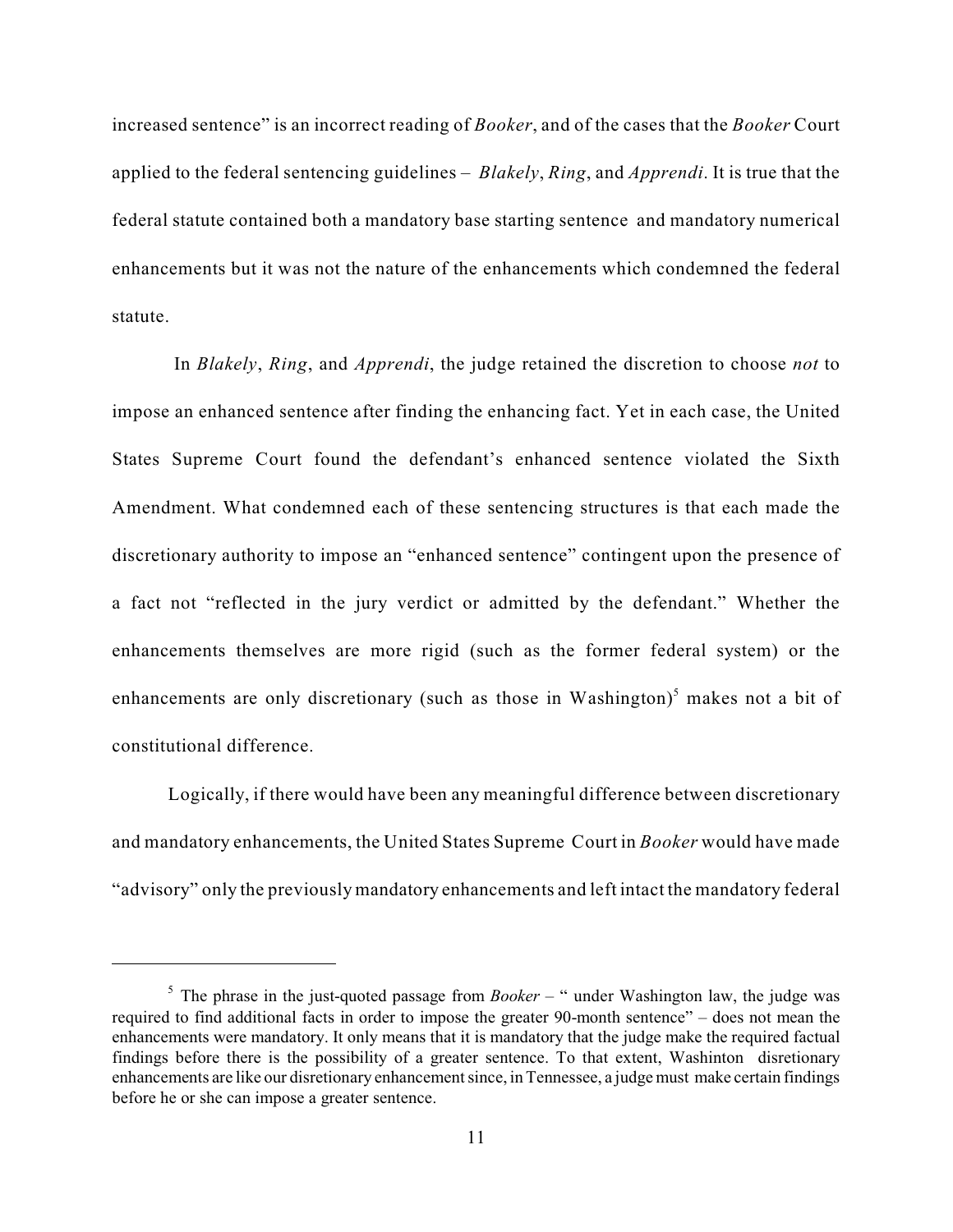base sentence. No party or any dissenting judge suggested such a thing because it made absolutely so difference.

In *Gomez*, this Court said that "the relevant inquiry is whether the [Tennessee] Reform Act mandates imposition of a sentence *increased* above the presumptive sentence *when a judge finds an enhancement factor*." That this passage becomes the determinative question in this case justifies a rehearing because it constitutes a material and fundamental misapprehension of law.

Everyone agrees that the Tennessee statute certainly does not mandate an increased sentence. The question is not what sentence is required but what the statute forbids. Under any of the sentencing structures examined in the recent string of Supreme Court cases, whenever a higher sentence is *forbidden,* absent a finding of fact (other than prior conviction), that fact must be admitted by the defendant or established to a jury beyond a reasonable doubt. The determinative question is, instead, whether under Tennessee law a judge is forbidden by statute from enhancing a sentence unless he or she make a finding of fact to justify an enhancement which permits a greater sentence. This Court has already answered that question given that the majority agreed with the dissent that under the Tennessee statute, "the trial judge has no discretion to deviate from this determinate point unless he or she makes additional findings that enhancement factors are present."

*Booker* confirmed that removing all entitlements to specific sentence "determinate starting point," beyond which a judge could not go without additional fact-finding, renders a sentencing guidelines system advisory and thus constitutional. This is exactly what the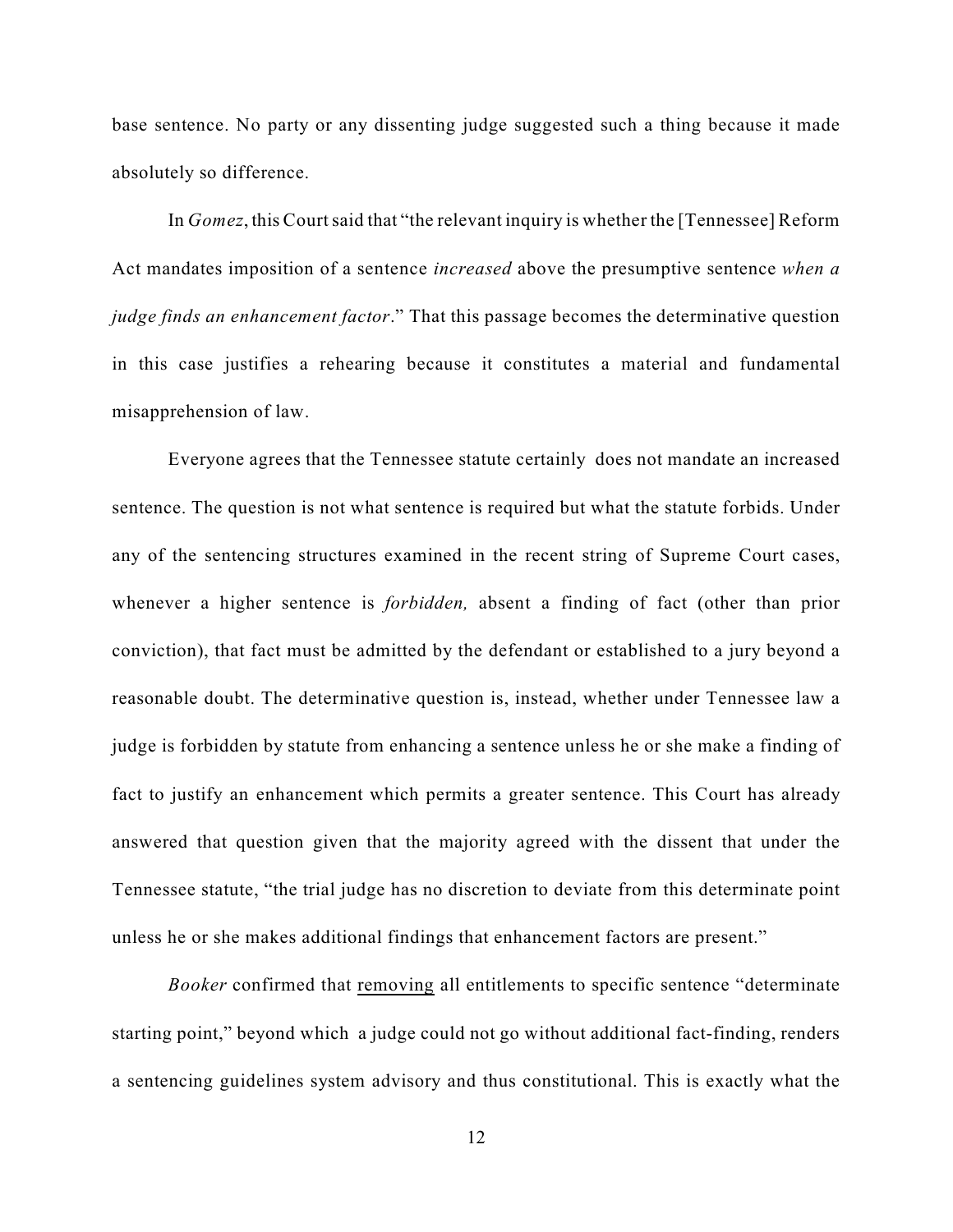recent legislation proposed by the Governor's Task Force is designed to accomplish in Tennessee; the proposed legislation removes the rule that absent an enhancement, a judge may impose a sentence that exceeds the presumptive sentence at the bottom of the range (or in the middle of the range for Class A felonies). The proposed legislation permits a judge to sentence anywhere within the appropriate range and does not entitle the defendant to the minimum as a matter of law.

As long as Tennessee's statutes designate sentences above which judges are not permitted to go without additional fact-finding, Tennessee does not have an advisory guidelines system. Instead, it has a system with the very same constitutional flaw that the United States Supreme Court found in *Blakely*, *Ring*, and *Apprendi*, and in the federal guidelines prior to the Court's remedial fix in *Booker*.

Unlike Tennessee's current sentencing statute, the federal guidelines as modified by the Court in *Booker* are now entirely advisory. Under the federal sentencing system as revised in *Booker,* a federal judge has the discretion to impose any "reasonable" sentence as high as the statutory maximum penalty for the offense of conviction, without finding enhancing facts, as long as the judge *considers* the guidelines and designated statutory factors. The recent legislation proposed by the Governor's Task Force also allows for sentencing guidelines and requires the judge to consider the advisory guidelines, but, as noted, does not contain any mandatory entitlement to a minimum sentence.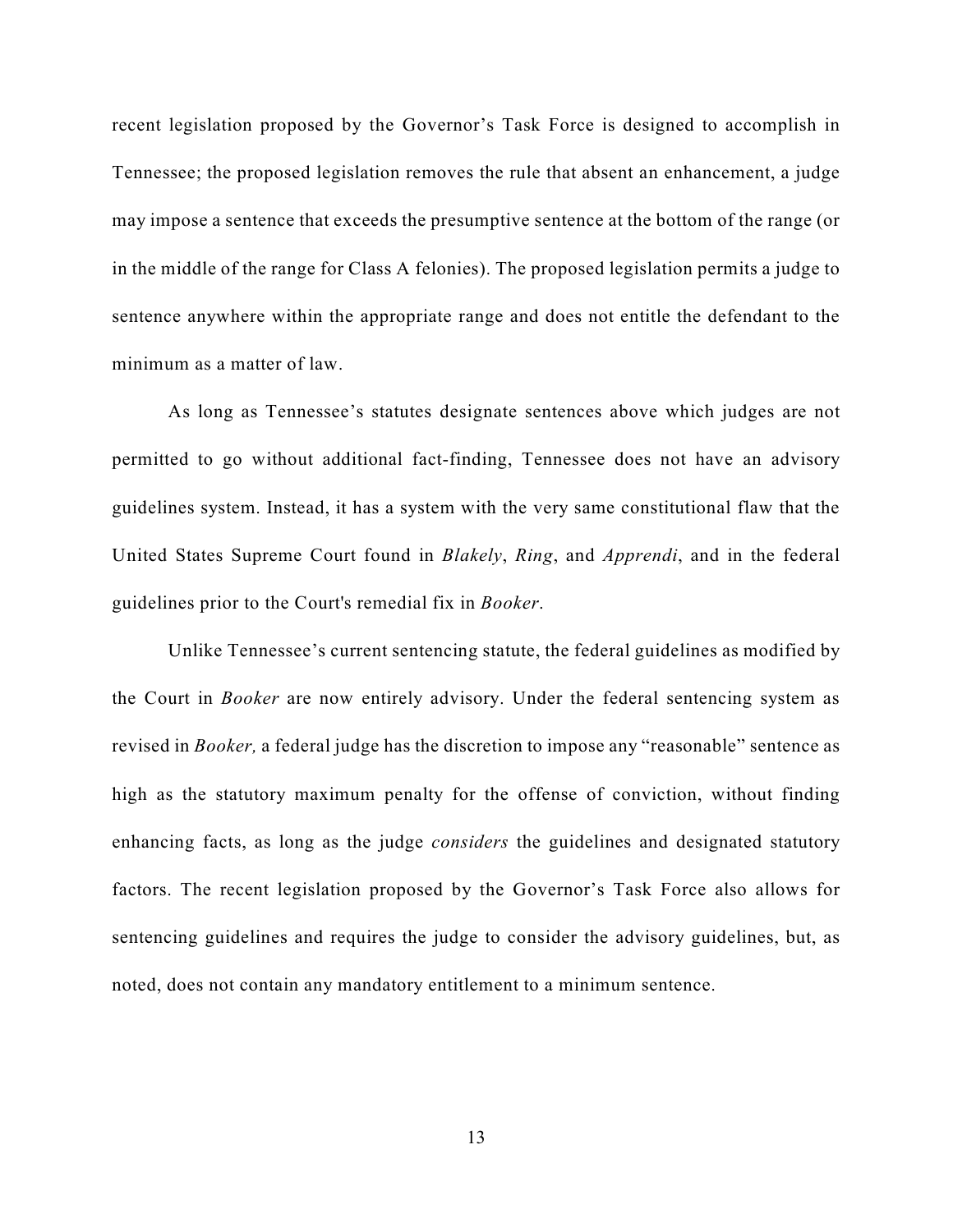Tennessee's current guidelines are different. In Tennessee we start with a presumptive sentence, which the judge must not exceed absent an enhancement factor. It is this mandatory rule, capping a defendant's sentence at the presumptive sentence, enforceable by a defendant on appeal, which triggers the right to a jury finding on enhancing facts. As *Booker* itself held: "That right is implicated whenever a judges *seeks* to impose a [greater] sentence that is not solely based on 'facts reflected in the jury verdict or admitted by the defendant.'" It is *this* sentence from *Booker* which dictates the determinative question.

The agreement of the dissent and the majority in *Gomez* that a Tennessee "trial judge has no discretion to deviate from this [mandatory, presumptive] determinate point unless he or she makes *additional findings* that enhancement factors are present" means that this entire Court acknowledges how the 1989 law was designed and has consistently been interpreted by this Court. *Blakely* and *Booker* both dictate that a jury make these "additional findings" so as to permit the *possibility* of an enhanced sentence beyond the statutory entitlement guaranteed by the current 1989 Tennessee law. This Court was in error in *Gomez* when it concluded that the judge's discretion not to impose an enhanced sentence made a constitutional difference.

Since the non-prior-conviction-related enhancement factors in this case were found only by a judge, these enhancements – although discretionary – do not authorize a sentence beyond the statutory presumptive sentence. Accordingly, this Court should find that the enhancement factors cannot apply to the sentences imposed on these defendants under the 1989 Sentencing Reform Act.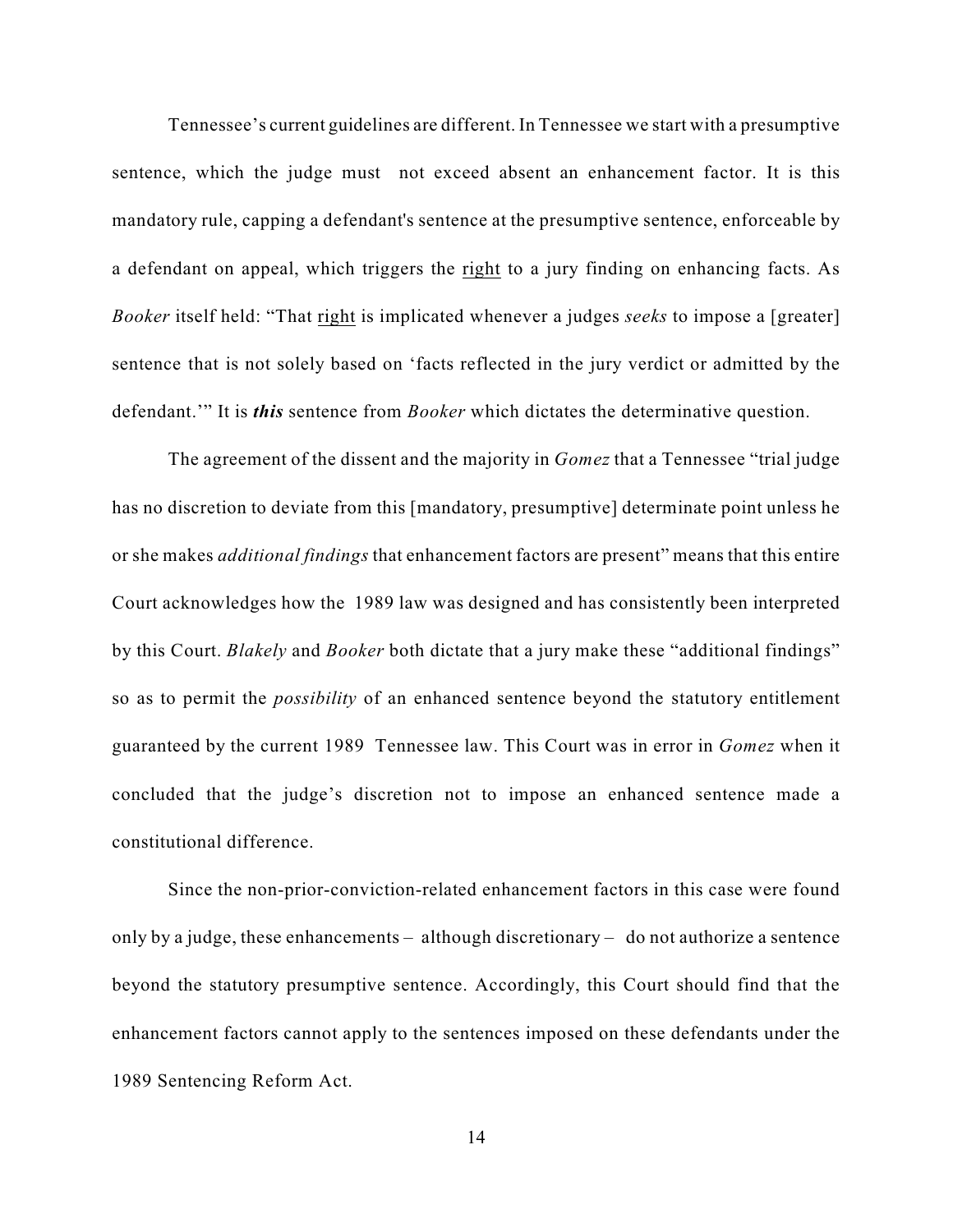Returning briefly to the waiver issue, should the Court continue to adhere to the requirement of 'plain error" and an inquiry of whether *Blakley* is a new rule, the preceding Sixth Amendment discussion should cause this Court to reexamine the relief to be accorded these defendants. *Blakely* is continuation of judicial precedent made clearer by hindsight. Yet its application to each state's sentencing structure must be resolved on a case-by-case basis which depends on an interpretation of the intricacies of the sentencing laws of each jurisdiction.

Respectfully, if a majority of this Court in *Gomez* misread *Apprendi*, *Ring*, *Blakely*, and *Booker* and misapplied all these cases to Tennessee law then how can it be determined which was the watershed ruling in *our* State. In truth it was not until *Blakely* that lawyers in our jurisdiction began immediately raising Sixth Amendment sentencing issues because of the obvious similarity of Washington law to our state. Thus, *Blakely* may be a "new rule" in some states and not in others, depending on the application of these cases to state law.

There should be no "floodgates" concern. The reality is that this is very much of a pipeline issue in that only those defendants who raise the issue at any time on direct appeal can obtain relief. There is an obvious bright-line date for *Blakely* issues and that should end the matter. Parsing out those defendants whose cases had happened to have left the Court of Criminal Appeals and were pending in this Court on direct appeal when *Blakely* was rendered, splits the pipeline into arbitrary portions.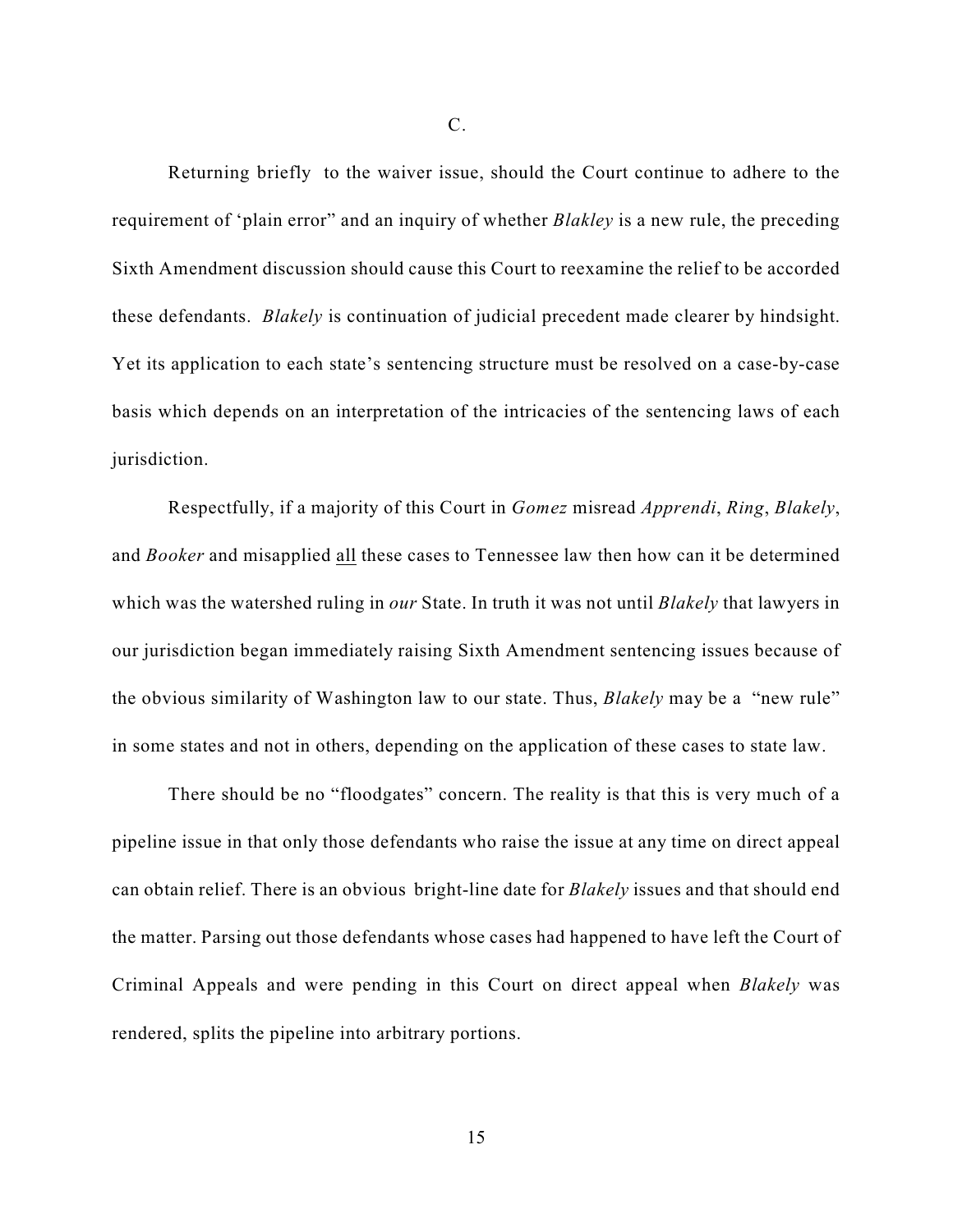For all these reasons the defendants' petitions to rehear should be granted. Respectfully submitted this day of April, 2005.

> *HOLLINS, WAGSTER, YARBROUGH, WEATHERLY & RAYBIN, P.C.*

\_\_\_\_\_\_\_\_\_\_\_\_\_\_\_\_\_\_\_\_\_\_\_\_\_\_\_\_\_\_\_\_\_\_\_\_\_

\_\_\_\_\_\_\_\_\_\_\_\_\_\_\_\_\_\_\_\_\_\_\_\_\_\_\_\_\_\_\_\_\_\_\_\_\_

**DAVID L. RAYBIN**, BPR #3385 22nd Floor, Financial Center 424 Church Street Nashville, Tennessee 37219 (615)256-6666

*RITCHIE, FELS & DILLARD PC*

**WADE V. DAVIES**, BPR #016052 606 W. Main Ave., Suite 300 Knoxville, Tennessee 37901-1126 (865)637-0661

 *Counsel for Amicus Curiae Tennessee Association of Criminal Defense Lawyers*